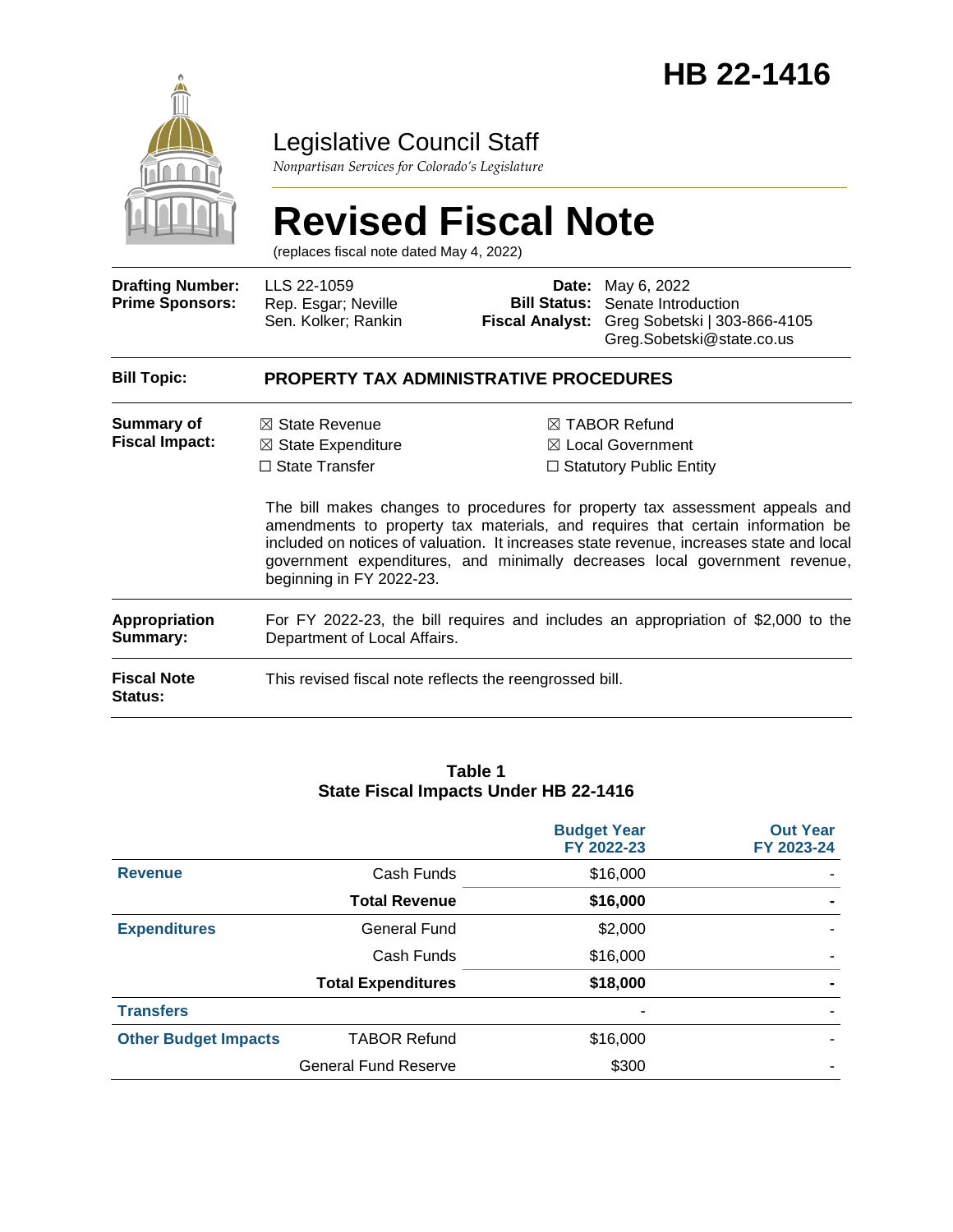#### **Summary of Legislation**

The bill changes procedures for property tax assessment appeals and amendments to the property tax materials maintained by the state property tax administrator. It also requires that certain content be included in notices of valuation.

**Property tax assessment appeals.** The bill delays the current June 1 deadline for a property owner to file an assessment appeal to June 8 each year. It prohibits the board from increasing a property's valuation by more than 5 percent from the valuation previously set by the county board of equalization.

The bill allows the owner of a rent-producing commercial property to have their appeal prioritized before the Board of Assessment Appeals if they file a written letter of objection, request prioritization, and are determined by their county assessor to have assembled the rental income, expenses, and tenant information required in current law. The bill allows the board to assess a fee to defray the cost of expediting a taxpayer's appeal. Fee revenue is credited to a new Accelerated Appeal Cash Fund and continuously appropriated to the board.

**Amendments to property tax materials.** The property tax administrator leads the Division of Property Taxation (DPT) in the Department of Local Affairs. Under current law, the administrator maintains manuals and guidelines used by county assessors for property tax valuation and assessment, and may update these materials with input from an advisory committee.

The bill requires that the administrator:

- conduct a noticed public hearing prior to proposing any changes to property tax materials;
- consider written and oral submissions of data, views, or arguments presented at the hearing;
- accept and consider written petitions for the issuance, amendment or repeal of any property tax materials; and
- notice meetings of the advisory committee, and include proposed changes to property tax materials in the notice.

The bill allows the administrator to charge a fee to taxpayers who request hard copies of proposed changes to property tax materials by mail to defray the costs of printing and mailing. Fees collected this way are continuously appropriated to the DPT.

**Notices of valuation.** Under current law, each county assessor is required to mail notices of valuation to property owners in their county annually by May 1. Current law allows an assessor to include an estimate of the taxes owed on the notice of valuation; the bill changes this allowance to a requirement and allows an assessor to include a range estimate instead.

The bill also requires that notices of valuation alert property owners to the June 8 deadline to file an assessment appeal, and to the option to file a request for an abatement if the deadline is missed. For commercial valuations, the bill requires that the notice inform a property owner that they may contact their assessor to learn how the property was valued.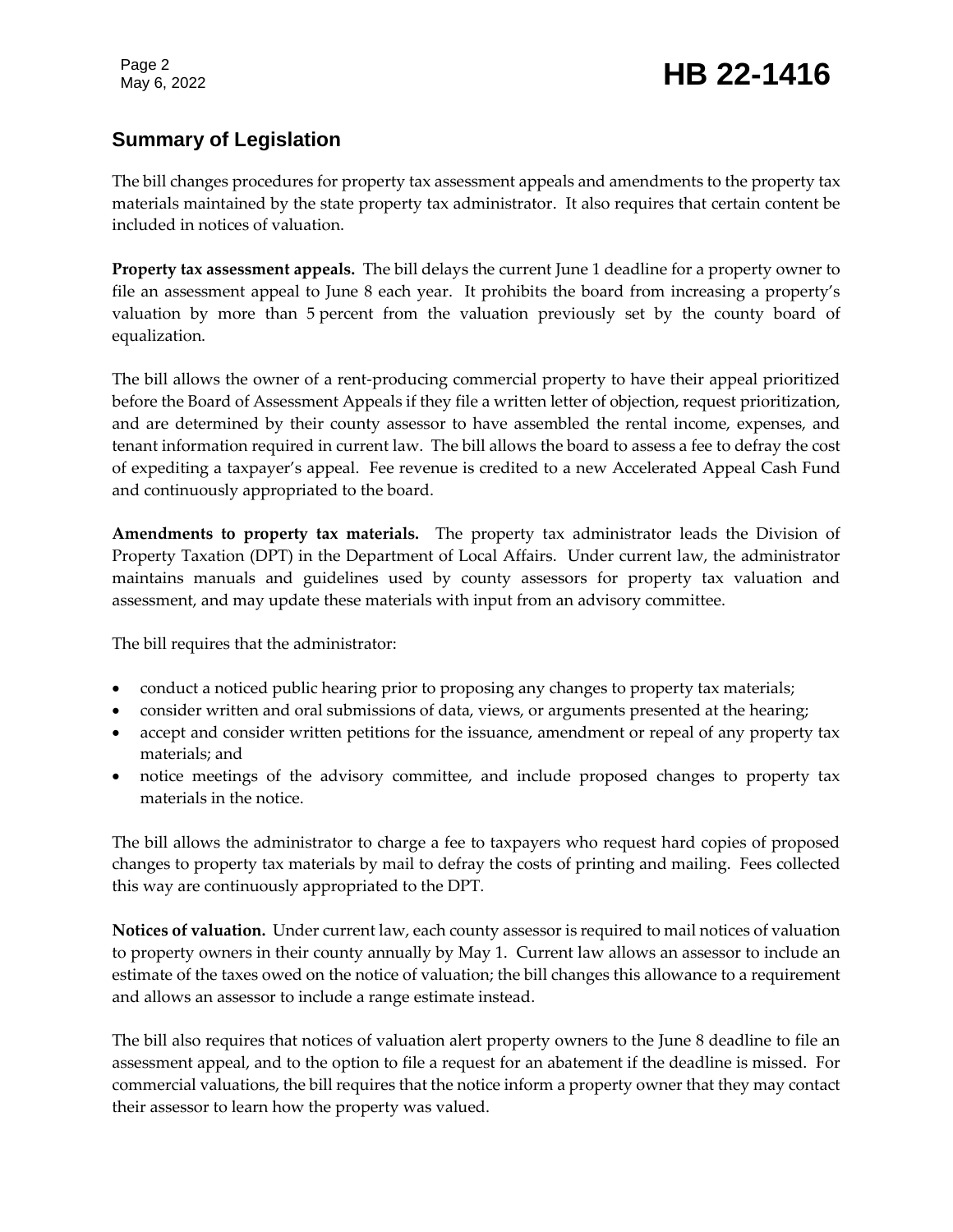### May 6, 2022 **HB 22-1416**

#### **State Revenue**

The bill increases cash fund revenue by an estimated \$16,000 in FY 2022-23, and by a minimal amount in later years. The bill increases revenue from fees paid to the Board of Assessment Appeals and the DPT. Fee revenue is subject to TABOR.

**Board of Assessment Appeals.** The bill increases cash fund revenue to the board by an estimated \$16,000 in FY 2022-23 and by a minimal amount in later years. The board receives about 4,000 appeals annually. The fiscal note assumes that 2 percent of appeals, or approximately 80 appeals per year, will be expedited under the bill, and that appellants will be charged a fee of \$200 each. Fee revenue is credited to the Accelerated Appeal Cash Fund and continuously appropriated to the board. To the extent that the number of expedited appeals and the fee amount differs from these assumptions, revenue may be greater or less than estimated.

**Division of Property Taxation.** The bill allows the DPT to assess a fee to mail copies of proposed changes to property tax materials to interested persons who request mailed copies. The revenue increase is assessed as minimal. Any fee revenue received this way is continuously appropriated to the DPT.

#### **State Expenditures**

The bill increases state expenditures for the Board of Assessment Appeals by an estimated \$18,000 in FY 2022-23, and increases its workload thereafter. The bill also increases workload in the DPT. These impacts are discussed below.

**Board of Assessment Appeals.** The Board of Assessment Appeals requires a one-time expenditure of \$18,000 in FY 2022-23 to update its software systems to accommodate the changes in the bill, in order to allow for expedited appeals and accept fee payments. This fiscal note assumes that \$16,000 of this expense can be paid from fee revenue collected in the Accelerated Appeal Cash Fund under the bill. The remaining \$2,000 requires a one-time General Fund expenditure in FY 2022-23 only.

Any ongoing expenditure for expedited assessment appeals will be paid from fee revenue credited to the Accelerated Appeal Cash Fund.

**Division of Property Taxation.** The bill increases DPT workload to notice and conduct public meetings. This workload is assessed as minimal and can be accomplished within existing appropriations. If required, costs for mailing proposed changes to property tax materials to interested persons will be paid from fee revenues collected under the bill.

#### **Other Budget Impacts**

**TABOR refunds.** The bill increases cash fund revenue subject to TABOR, correspondingly increasing the state obligation for refunds to taxpayers by \$16,000 in FY 2022-23. Because TABOR refunds are paid from the General Fund, an increase in cash fund revenue subject to TABOR correspondingly decreases the amount of General Fund revenue available for other purposes.